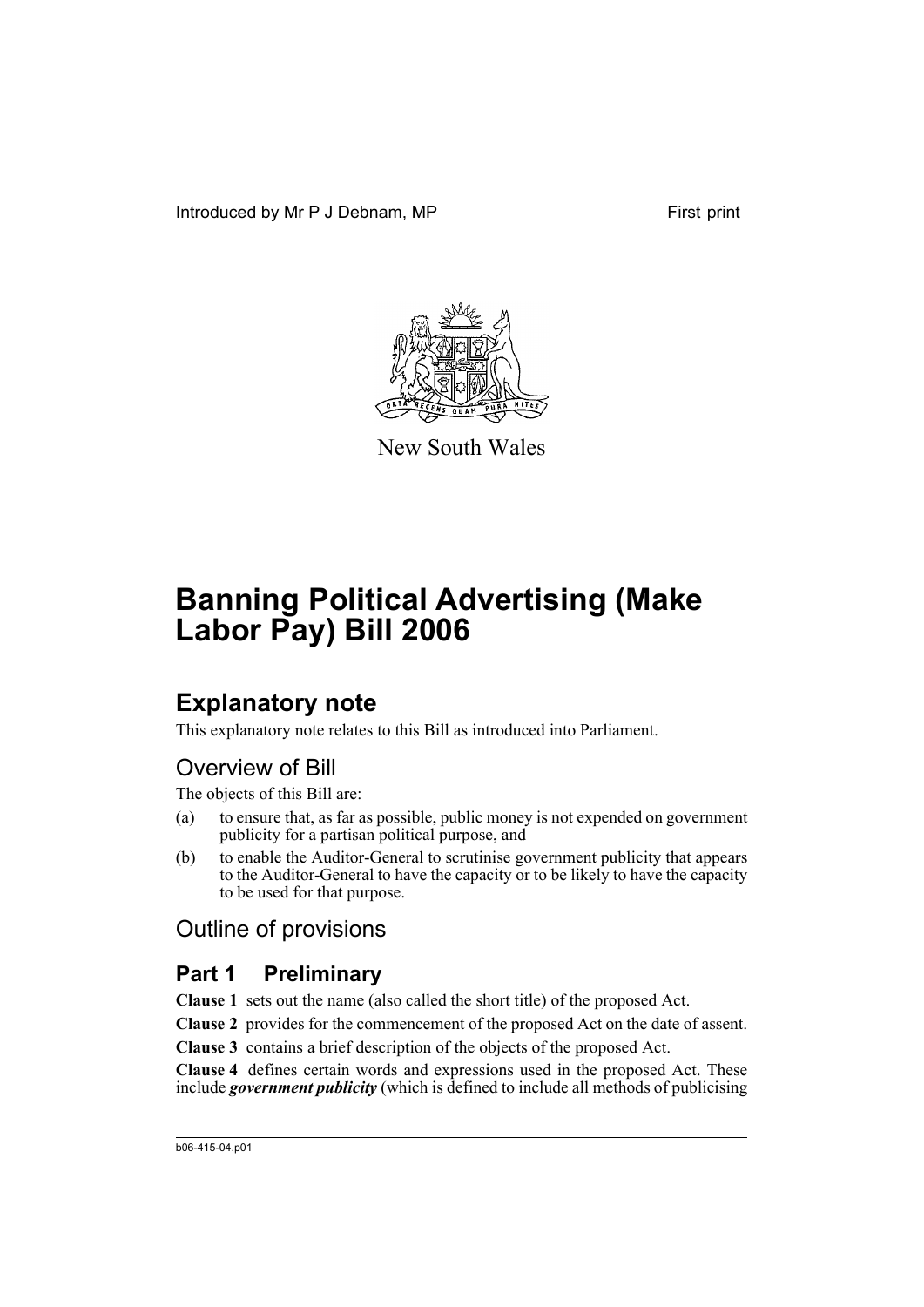Explanatory note

governmental activities, programs or initiatives for public authorities that are paid for with public money) and *public authority* (which is defined so as to include Divisions of the Government Service and certain statutory bodies such as State owned corporations, but not universities or local councils). *Guidelines* are defined as the guidelines for government publicity set out in Schedule 1. These are that government publicity should be accurate, factual and truthful, it should be fair, honest and impartial, and lawful and proper.

## **Part 2 Scrutiny of publicity and guidelines**

**Clause 5** provides that the Auditor-General:

- (a) may review any government publicity that the Auditor-General considers may be government publicity for political purposes, and
- (b) must review any government publicity on which a public authority incurs or will incur \$200,000 or more in expenditure,

in order to determine whether the Auditor-General should make an order regarding the government publicity under clause 8.

*Government publicity for political purposes* is government publicity that promotes governmental activities, programs or initiatives in such a partisan or biased manner that it has the capacity, or is likely to have the capacity, to influence public support for a political party or for candidates for election to, or members of, Parliament. The Auditor-General may carry out a review on the Auditor-General's own initiative or if a complaint is made to the Auditor-General under the proposed Act. The Auditor-General may also provide advice, at the request of a public authority, concerning publicity on which it proposes to incur expenditure that may be outside the guidelines. In exercising these functions, the Auditor-General is to have regard to the guidelines for government publicity. The guidelines are also to be followed by heads of public authorities in determining whether the public authorities should incur expenditure on government publicity (clause 8).

**Clause 6** sets out the other functions of the Auditor-General under the proposed Act. These include monitoring and reviewing expenditure on government publicity that appears to the Auditor-General to be for political purposes.

**Clause 7** provides for the guidelines as set out in Schedule 1 to the proposed Act to be amended by regulations made on the recommendation of the Auditor-General. The guidelines as amended may include recommendations as to the appropriate content, style, method of dissemination and cost of government publicity and for inclusion of a "termination provision" in contracts for dissemination of government publicity so that the Auditor-General may order the dissemination to stop if the publicity does not comply with the guidelines. Regulations made under the proposed section may be disallowed by either House of Parliament under section 41 of the *Interpretation Act 1987*.

**Clause 8** requires the head of a public authority to ensure that the public authority does not incur expenditure on government publicity that does not comply with the guidelines and that it complies with any orders made by the Auditor-General in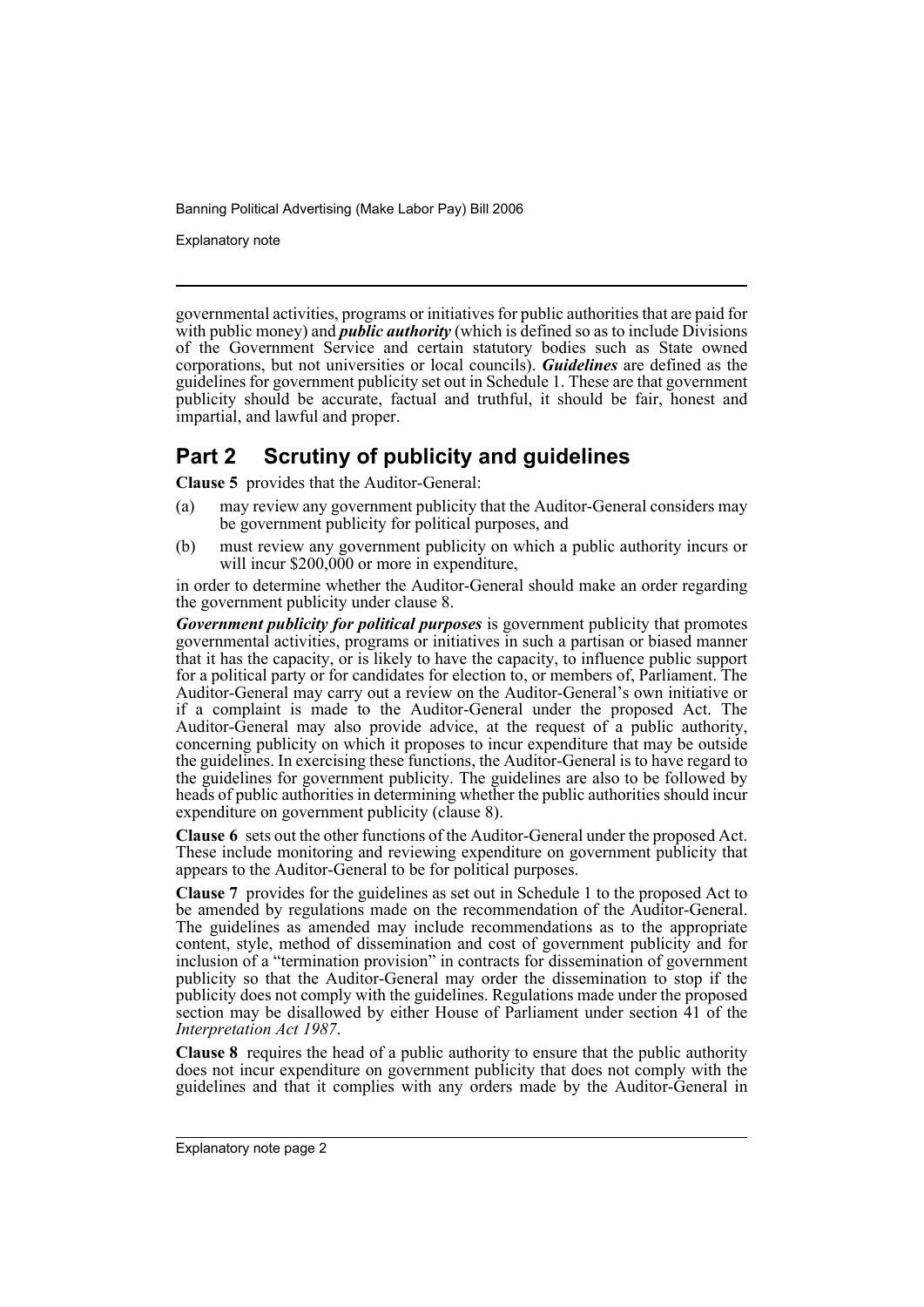Explanatory note

connection with deviations from the guidelines. It also enables the Auditor-General to order a public authority to stop the dissemination of government publicity in certain circumstances. The Auditor-General may further order that a political party pay back the amount of any expenditure on government publicity for political purposes incurred by a public authority where that party is held to be responsible for the publicity.

**Clause 9** enables the Auditor-General to require a public authority to submit a report to the Auditor-General detailing expenditure on government publicity that the Auditor-General believes may be government publicity for political purposes.

**Clause 10** enables complaints to be made to the Auditor-General in relation to government publicity and provides for the Auditor-General to inquire into such a complaint if the Auditor-General believes the complaint is justified. The Auditor-General is required to give written reasons to a complainant if the Auditor-General decides not to investigate a complaint.

**Clauses 11–13** require the Auditor-General to make an annual report to each House of Parliament and enable the Auditor-General to make special reports to Parliament in relation to matters concerning the Auditor-General's functions that the Auditor-General feels should be brought to the public notice.

## **Part 3 Miscellaneous**

**Clause 14** provides for the making of regulations. The regulations may exempt a public authority from compliance with any provision of the proposed Act but such a regulation may only be made on the recommendation of the Auditor-General.

**Clause 15** provides for a review of the operation of the proposed Act to be conducted by the Minister after 5 years from the date of assent.

# **Schedule 1 Guidelines for government publicity**

**Schedule 1** sets out the guidelines for government publicity.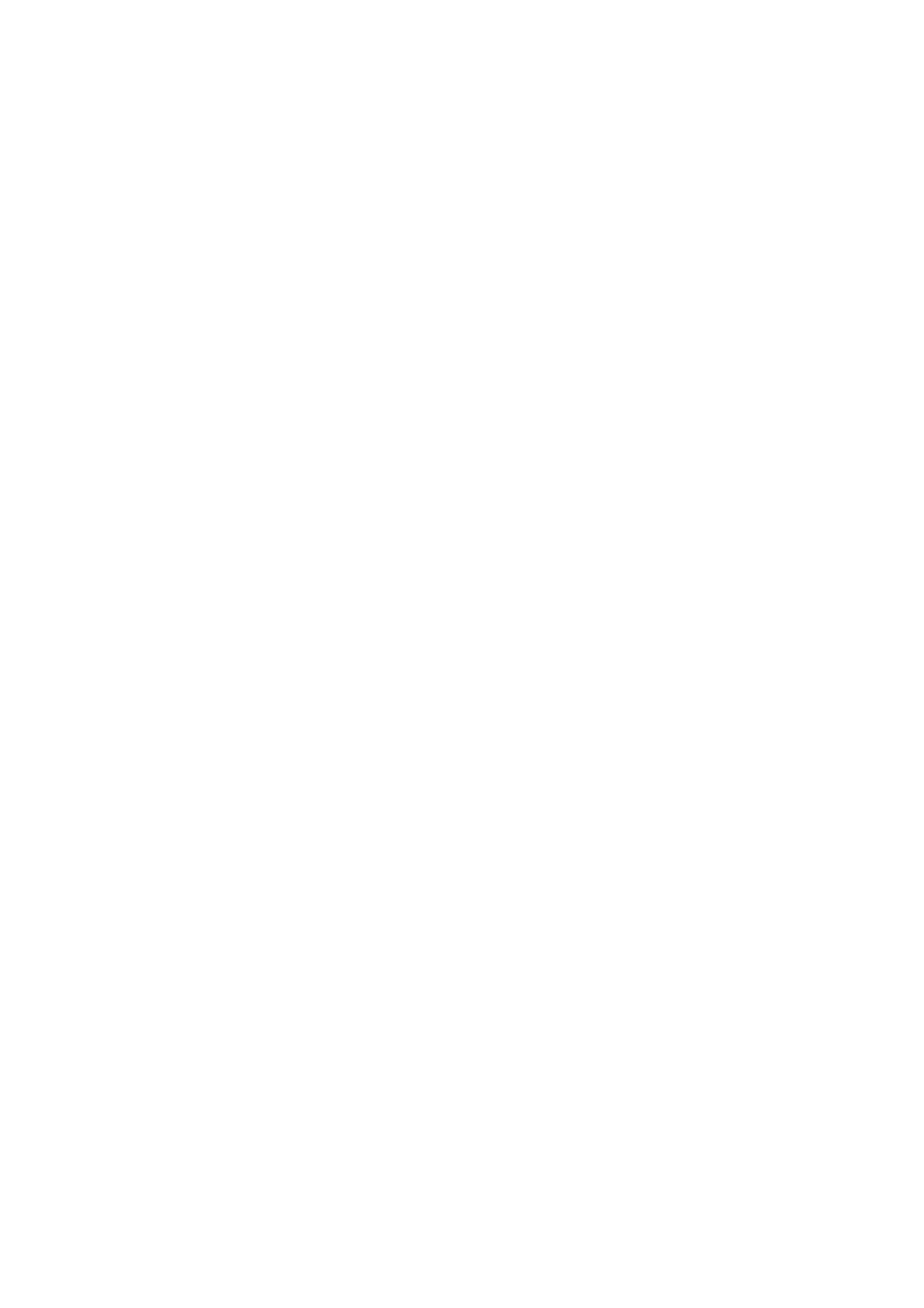Introduced by Mr P J Debnam, MP First print



New South Wales

# **Banning Political Advertising (Make Labor Pay) Bill 2006**

# **Contents**

|        |    |                                                       | Page |
|--------|----|-------------------------------------------------------|------|
| Part 1 |    | <b>Preliminary</b>                                    |      |
|        | 1  | Name of Act                                           | 2    |
|        | 2  | Commencement                                          | 2    |
|        | 3  | Objects                                               | 2    |
|        | 4  | Definitions                                           | 2    |
| Part 2 |    | Scrutiny of publicity and guidelines                  |      |
|        | 5  | Review of government publicity for political purposes | 4    |
|        | 6  | Other functions of Auditor-General                    | 4    |
|        | 7  | Amendment of guidelines                               | 4    |
|        | 8  | Compliance with guidelines                            | 5    |
|        | 9  | Reports on expenditure                                | 6    |
|        | 10 | Complaints                                            | 6    |
|        | 11 | Annual report of Auditor-General to Parliament        |      |
|        | 12 | Special report                                        |      |
|        |    |                                                       |      |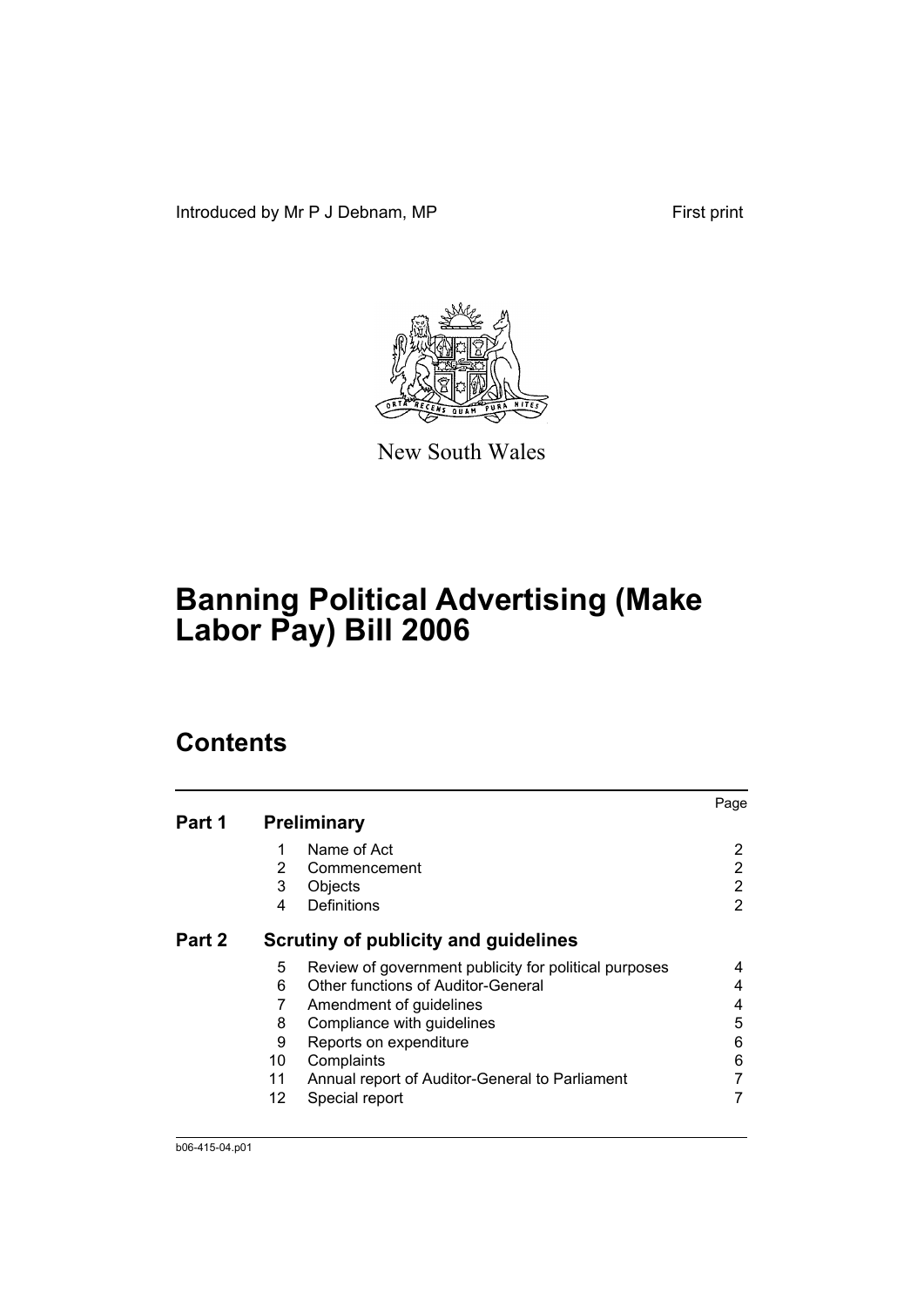Contents

| <b>Schedule 1</b> |    | <b>Guidelines for government publicity</b>        | 10   |
|-------------------|----|---------------------------------------------------|------|
|                   | 15 | Review of Act                                     | 9    |
|                   | 14 | Regulations                                       | 9    |
| Part 3            |    | <b>Miscellaneous</b>                              |      |
|                   | 13 | Reports presented to Clerk of House of Parliament | 8    |
|                   |    |                                                   | Page |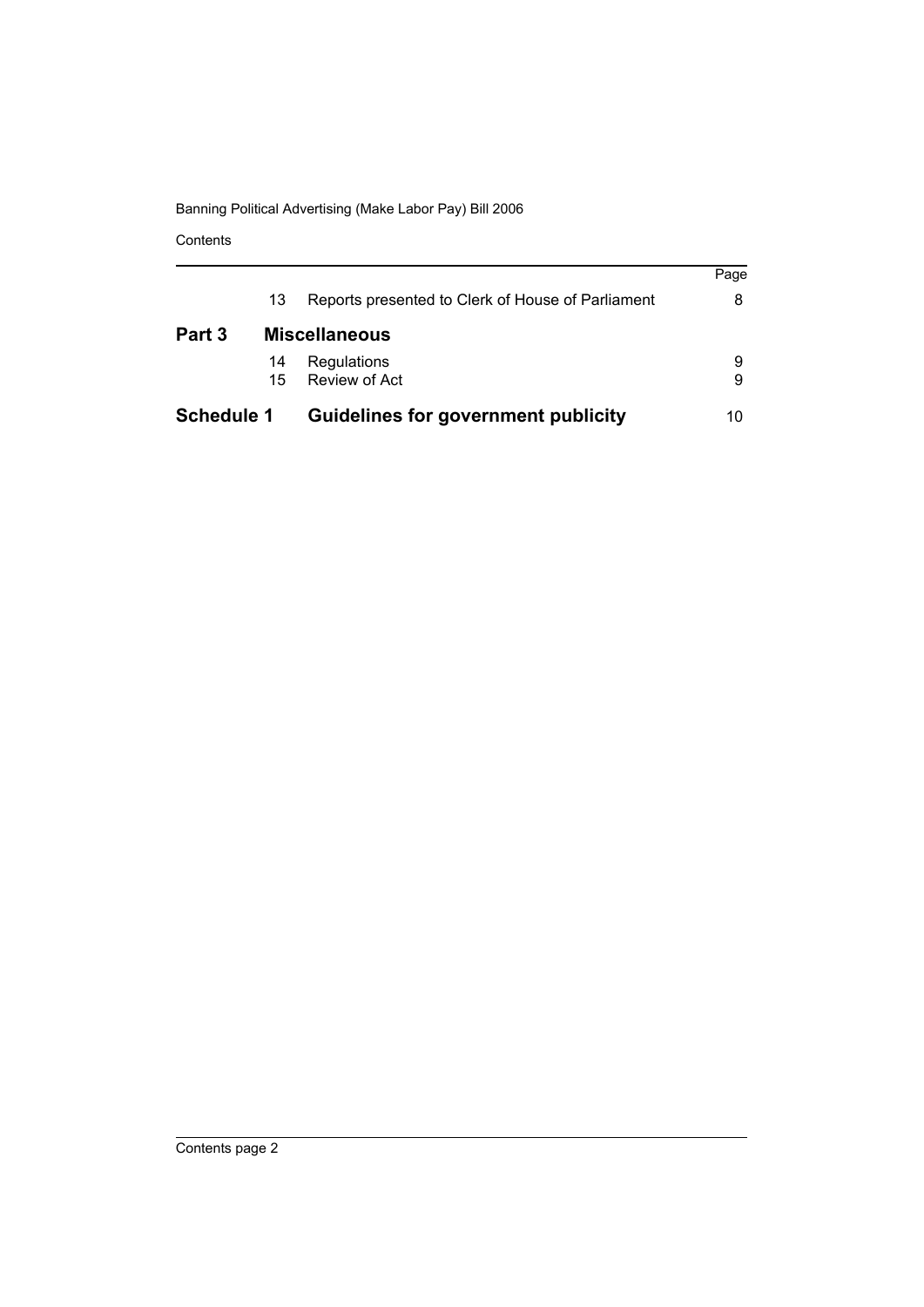

New South Wales

# **Banning Political Advertising (Make Labor Pay) Bill 2006**

No , 2006

### **A Bill for**

An Act to provide for the scrutiny of, and guidelines for, government publicity which has or is likely to have the capacity to influence public support for a political party or for candidates for election to, or members of, Parliament; and for other purposes.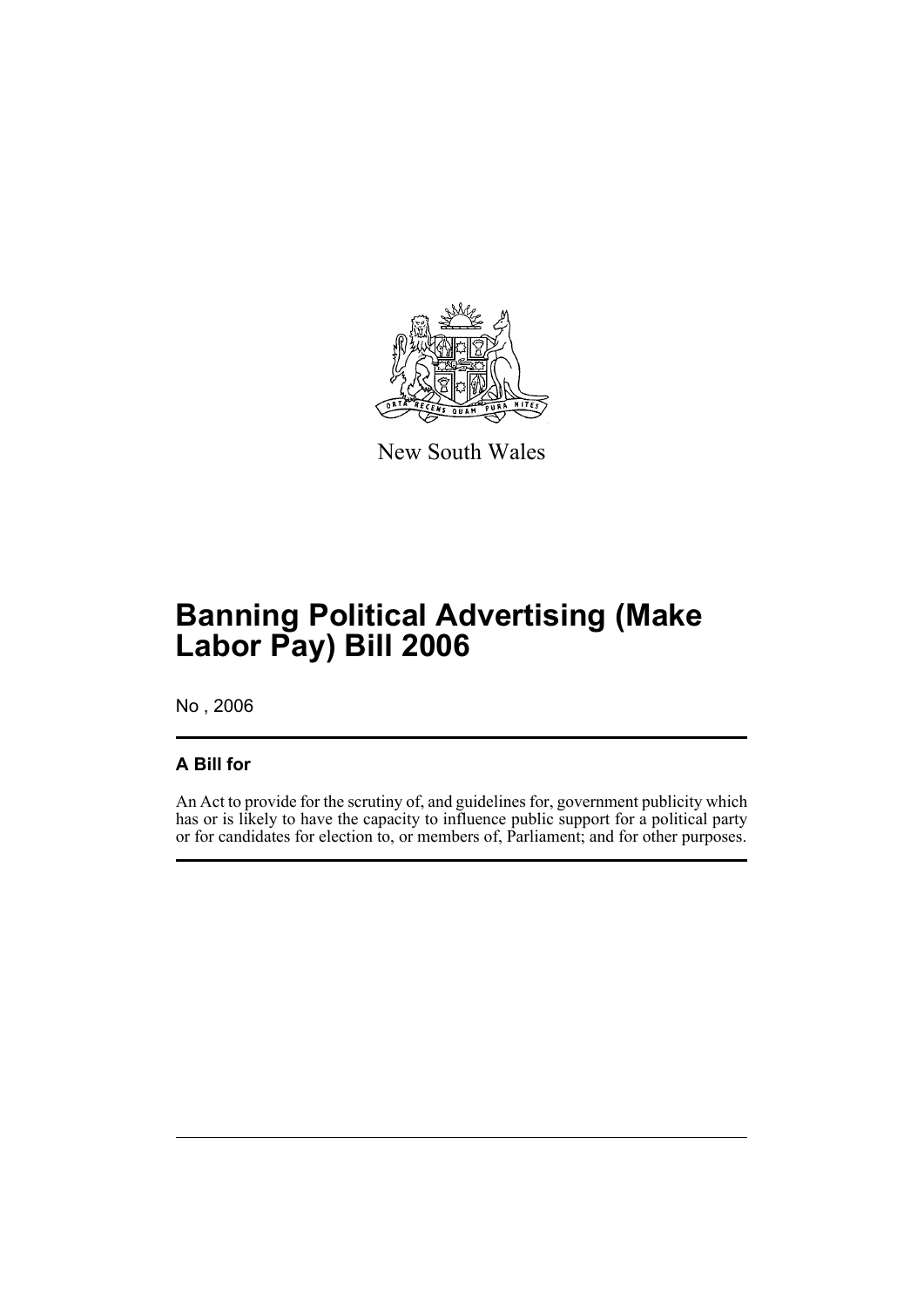Part 1 Preliminary

<span id="page-7-4"></span><span id="page-7-3"></span><span id="page-7-2"></span><span id="page-7-1"></span><span id="page-7-0"></span>

| The Legislature of New South Wales enacts: |                    |                                                                                                                                                                                                                                                                                                                                                          | 1                          |
|--------------------------------------------|--------------------|----------------------------------------------------------------------------------------------------------------------------------------------------------------------------------------------------------------------------------------------------------------------------------------------------------------------------------------------------------|----------------------------|
| <b>Preliminary</b><br>Part 1               |                    |                                                                                                                                                                                                                                                                                                                                                          |                            |
| 1                                          | <b>Name of Act</b> |                                                                                                                                                                                                                                                                                                                                                          | 3                          |
|                                            |                    | This Act is the Banning Political Advertising (Make Labor Pay) Act<br>2006.                                                                                                                                                                                                                                                                              | 4<br>5                     |
| $\mathbf{2}$                               |                    | <b>Commencement</b>                                                                                                                                                                                                                                                                                                                                      | 6                          |
|                                            |                    | This Act commences on the date of assent.                                                                                                                                                                                                                                                                                                                | $\overline{7}$             |
| 3                                          | <b>Objects</b>     |                                                                                                                                                                                                                                                                                                                                                          | 8                          |
|                                            |                    | The objects of this Act are:                                                                                                                                                                                                                                                                                                                             | 9                          |
|                                            |                    | to ensure that, as far as possible, public money is not expended<br>(a)<br>on government publicity for a partisan political purpose, and                                                                                                                                                                                                                 | 10<br>11                   |
|                                            |                    | to enable the Auditor-General to scrutinise government publicity<br>(b)<br>that appears to the Auditor-General to have the capacity or to be<br>likely to have the capacity to be used for that purpose.                                                                                                                                                 | 12<br>13<br>14             |
| 4                                          |                    | <b>Definitions</b>                                                                                                                                                                                                                                                                                                                                       | 15                         |
|                                            |                    | In this Act:                                                                                                                                                                                                                                                                                                                                             | 16                         |
|                                            |                    | <i>candidate</i> for election means a person nominated as a candidate at an<br>election in accordance with the Parliamentary Electorates and<br>Elections Act 1912.                                                                                                                                                                                      | 17<br>18<br>19             |
|                                            |                    | <i>dissemination</i> includes display.                                                                                                                                                                                                                                                                                                                   | 20                         |
|                                            |                    | <i>election</i> means an election of any member or members of the<br>Legislative Assembly or a periodic Council election (within the<br>meaning of section 3 of the Constitution Act 1902).                                                                                                                                                              | 21<br>22<br>23             |
|                                            |                    | <i>exercise</i> a function includes perform a duty.                                                                                                                                                                                                                                                                                                      | 24                         |
|                                            |                    | <i>function</i> includes a power, authority or duty.                                                                                                                                                                                                                                                                                                     | 25                         |
|                                            |                    | advertisement, promotional<br><i>government publicity</i> means any<br>campaign, public relations campaign, announcement or means of<br>publicising any governmental activities, programs or initiatives that is<br>funded by public money, being public money that is paid to the person<br>or body disseminating the publicity for a public authority. | 26<br>27<br>28<br>29<br>30 |
|                                            |                    | <i>government publicity for political purposes</i> —see section $5(1)$ .                                                                                                                                                                                                                                                                                 | 31                         |
|                                            |                    | <i>guidelines</i> means the guidelines for government publicity set out in<br>Schedule 1.                                                                                                                                                                                                                                                                | 32<br>33                   |
|                                            |                    | <i>head of a public authority</i> —see section $8(6)$ .                                                                                                                                                                                                                                                                                                  | 34                         |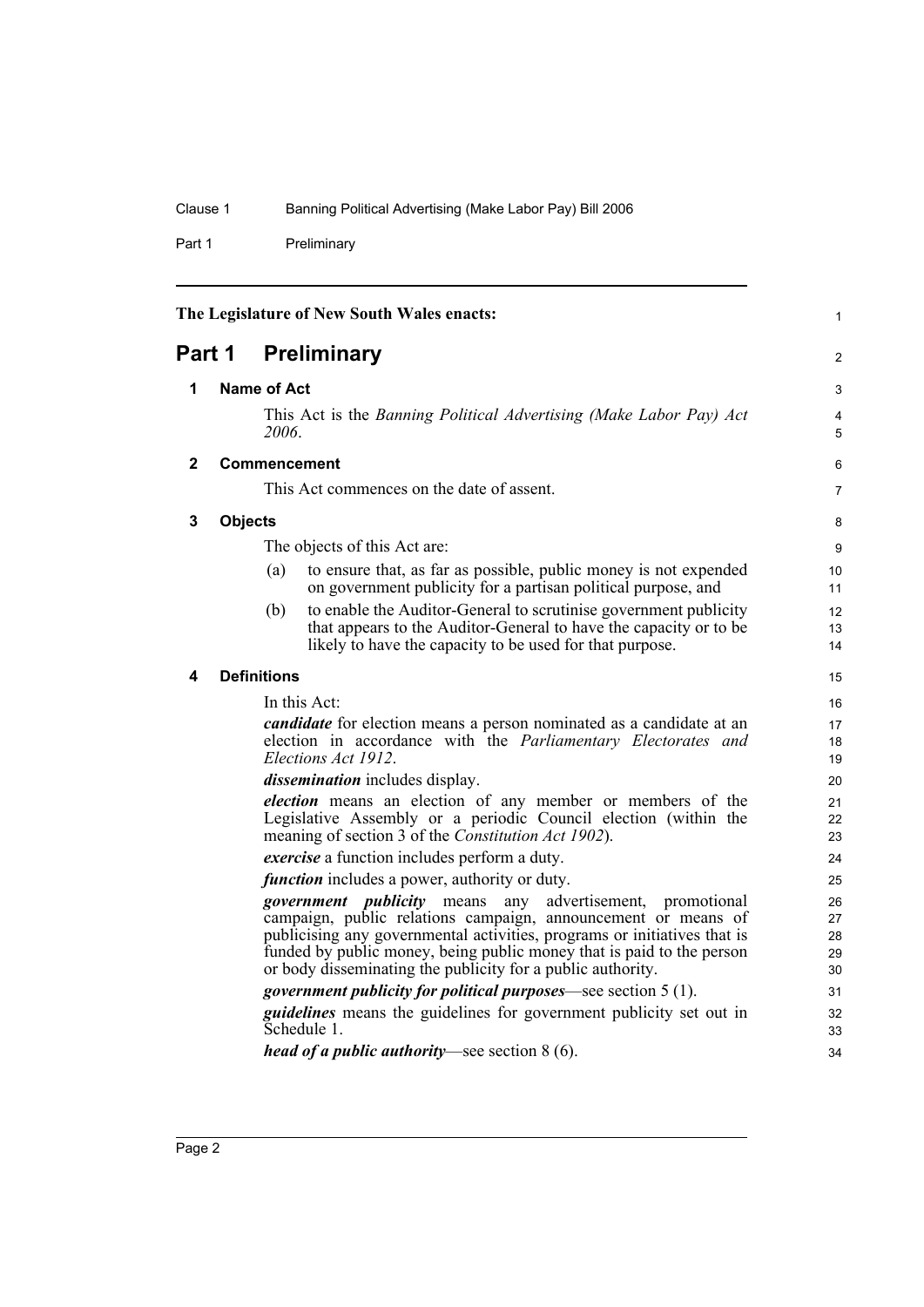| Banning Political Advertising (Make Labor Pay) Bill 2006 | Clause 4 |
|----------------------------------------------------------|----------|
| Preliminary                                              | Part 1   |

*party* means a body or organisation, incorporated or unincorporated, having as one of its objects or activities the promotion of the election to Parliament of a candidate or candidates endorsed by it or by a body or organisation of which it forms part, and includes any coalition of bodies or organisations having such objects or activities.

#### *public authority* means:

| (a) | a Division of the Government Service within the meaning of the<br><i>Public Sector Employment and Management Act 2002, or</i> | 7<br>8 |
|-----|-------------------------------------------------------------------------------------------------------------------------------|--------|
| (b) | any State owned corporation, or                                                                                               | -9     |
| (c) | a NSW Government agency, or                                                                                                   | 10     |
| (d) | any other authority declared by the regulations to be a public                                                                | 11     |

authority for the purposes of this definition, and includes a person exercising functions on behalf of the Division, corporation, agency or authority.

*termination provision*—see section 7 (3).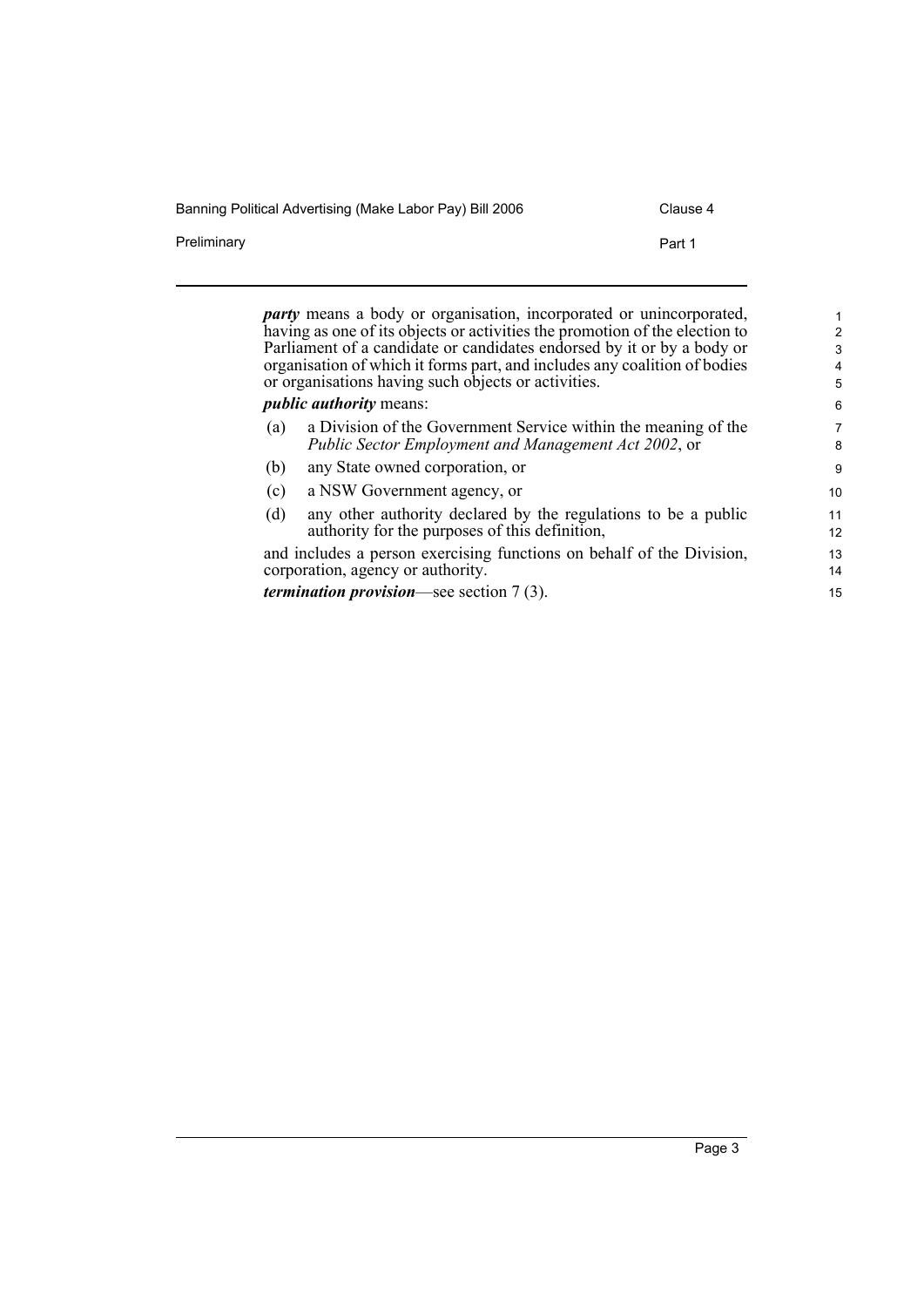Part 2 Scrutiny of publicity and guidelines

## <span id="page-9-1"></span><span id="page-9-0"></span>**Part 2 Scrutiny of publicity and guidelines**

#### **5 Review of government publicity for political purposes**

(1) In this Act:

*government publicity for political purposes* means government publicity that promotes governmental activities, programs or initiatives in such a partisan or biased manner that it has the capacity, or is likely to have the capacity, to influence public support for a political party or for candidates for election to, or members of, Parliament.

1

35 36 37

- (2) The Auditor-General:
	- (a) may review any government publicity that the Auditor-General considers may be government publicity for political purposes, and
	- (b) must review any government publicity on which a public authority incurs or will incur \$200,000 or more in expenditure,

to determine whether the Auditor-General should make any order regarding the publicity under section 8.

- (3) In making such a determination, the Auditor-General is to have regard to the guidelines.
- (4) The Auditor-General may conduct a review under this section on the Auditor-General's own initiative or on receipt of a complaint under section 10.
- (5) Nothing in this section prevents the Auditor-General from providing advice at the request of a public authority concerning proposed expenditure by the authority on government publicity that may be outside the guidelines.

#### <span id="page-9-2"></span>**6 Other functions of Auditor-General**

The Auditor-General also has the following functions under this Act:

- (a) to monitor and review expenditure by public authorities on government publicity that appears to the Auditor-General to be government publicity for political purposes,
- (b) to examine and review the practices and procedures of public authorities relating to the dissemination of government publicity,
- (c) to inquire into complaints made to the Auditor-General in accordance with section 10.

#### <span id="page-9-3"></span>**7 Amendment of guidelines**

(1) The regulations may, on the recommendation of the Auditor-General, amend Schedule 1 by inserting, omitting or amending any guideline.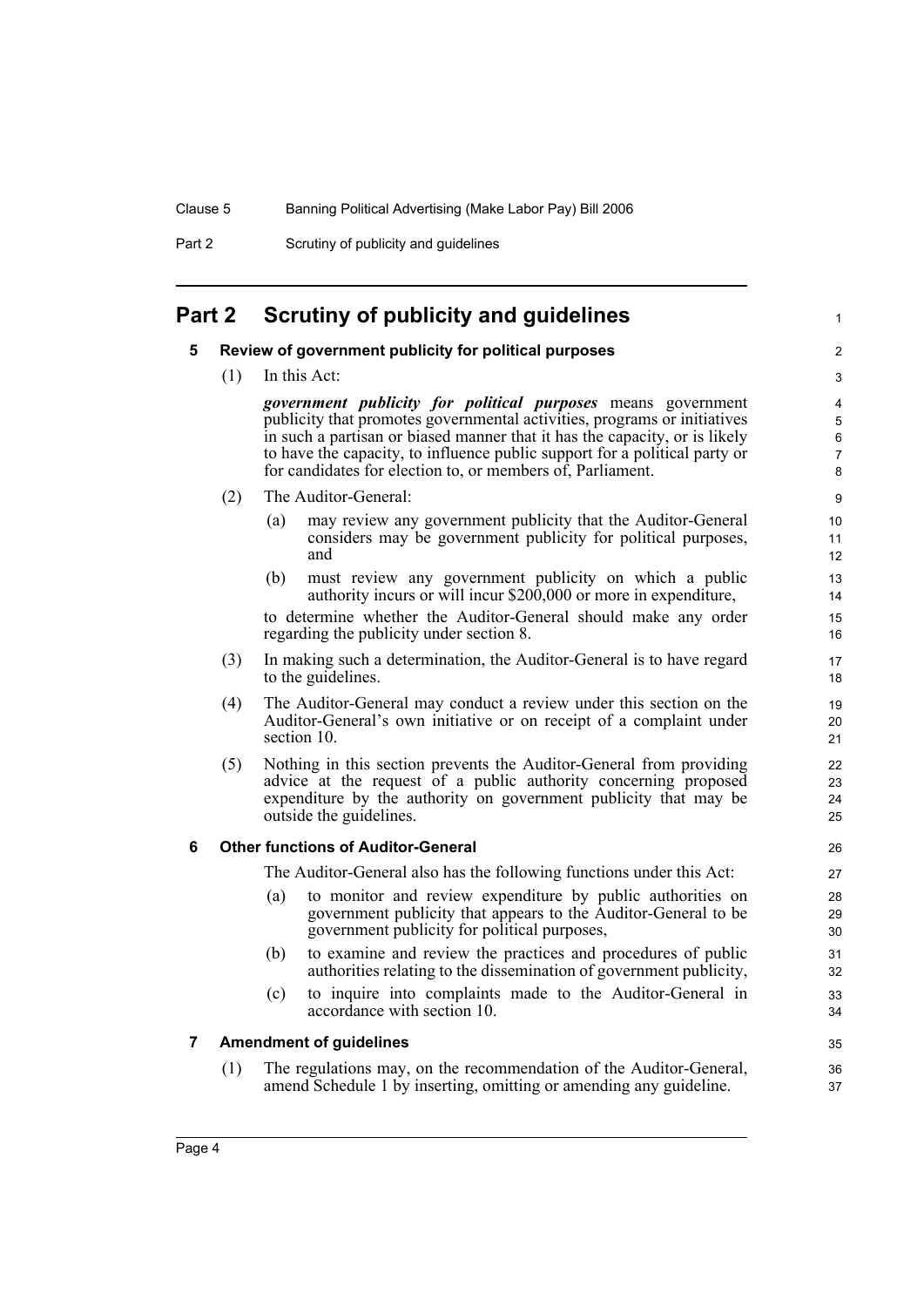| Banning Political Advertising (Make Labor Pay) Bill 2006 | Clause 8 |
|----------------------------------------------------------|----------|
| Scrutiny of publicity and quidelines                     | Part 2   |

<span id="page-10-0"></span>

|   | (2) | publicity. | A guideline may include recommendations regarding the appropriate<br>content and style, method of dissemination and cost of government                                                                                                                                                  | $\mathbf{1}$<br>$\overline{c}$<br>3              |
|---|-----|------------|-----------------------------------------------------------------------------------------------------------------------------------------------------------------------------------------------------------------------------------------------------------------------------------------|--------------------------------------------------|
|   | (3) |            | A guideline may recommend that any contract entered into by a public<br>authority for the dissemination of government publicity include a<br>provision (in this Act called a <i>termination provision</i> ) for termination of<br>the contract if the guidelines are not complied with. | 4<br>$\overline{5}$<br>$\,6\,$<br>$\overline{7}$ |
| 8 |     |            | <b>Compliance with guidelines</b>                                                                                                                                                                                                                                                       | 8                                                |
|   | (1) |            | The head of a public authority must ensure that the public authority:                                                                                                                                                                                                                   | 9                                                |
|   |     | (a)        | does not incur expenditure on government publicity that does not<br>comply with the guidelines, and                                                                                                                                                                                     | 10<br>11                                         |
|   |     | (b)        | complies with any order made by the Auditor-General under this<br>Act.                                                                                                                                                                                                                  | 12<br>13                                         |
|   | (2) |            | The Auditor-General may order a public authority to do any one or more<br>of the following:                                                                                                                                                                                             | 14<br>15                                         |
|   |     | (a)        | subject to subsection $(3)$ , to immediately stop the dissemination<br>of any government publicity that is for political purposes and that<br>does not comply with the guidelines and for which the authority<br>has incurred or will incur expenditure,                                | 16<br>17<br>18<br>19                             |
|   |     | (b)        | to modify the content, style or method of dissemination of any<br>such government publicity so that it will comply with the<br>guidelines,                                                                                                                                              | 20<br>21<br>22                                   |
|   |     | (c)        | to stop expenditure on any such government publicity or to limit<br>expenditure on any such government publicity so that it will<br>comply with the guidelines.                                                                                                                         | 23<br>24<br>25                                   |
|   | (3) |            | An order under subsection (2) may not be made so as:                                                                                                                                                                                                                                    | 26                                               |
|   |     | (a)        | to require a public authority to stop payment to any person or<br>body for government publicity already disseminated by that<br>person or body, or                                                                                                                                      | 27<br>28<br>29                                   |
|   |     | (b)        | to affect any liability incurred by the public authority under a<br>contract for future dissemination of such publicity unless the<br>contract includes a termination provision.                                                                                                        | 30<br>31<br>32                                   |
|   | (4) |            | The Auditor-General may order a party that the Auditor-General<br>considers is responsible for any government publicity that is the subject<br>of any order under subsection (2) to pay into such fund or account<br>specified by the Auditor-General the amount of any expenditure     | 33<br>34<br>35<br>36                             |

incurred by the public authority in relation to that publicity.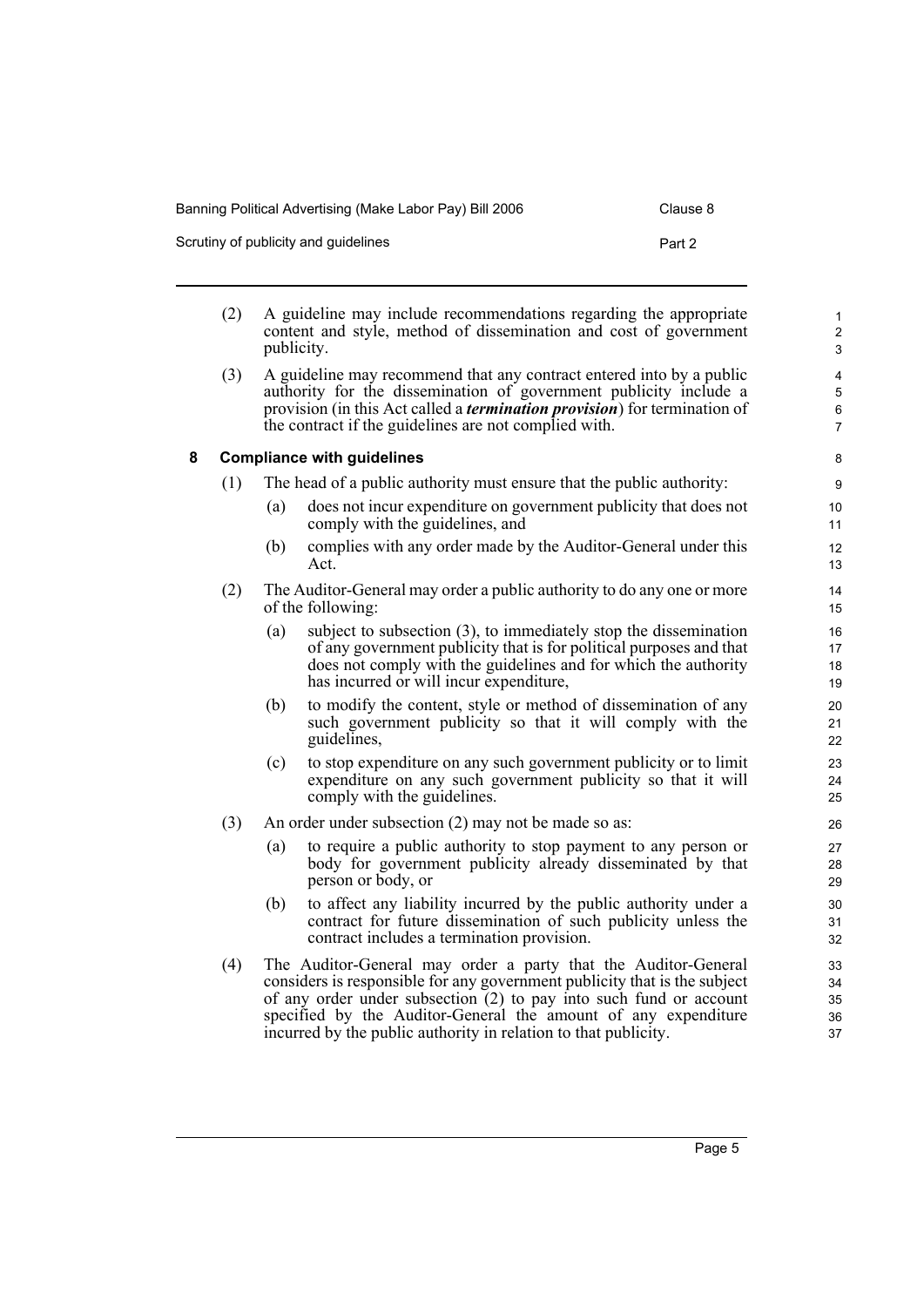Part 2 Scrutiny of publicity and guidelines

<span id="page-11-1"></span><span id="page-11-0"></span>

|    | (5)                                                                                                                                         |                   | If a contract is terminated in accordance with a termination provision:                                                                | 1                   |
|----|---------------------------------------------------------------------------------------------------------------------------------------------|-------------------|----------------------------------------------------------------------------------------------------------------------------------------|---------------------|
|    |                                                                                                                                             | (a)               | the termination does not affect a right acquired, or a liability                                                                       | 2                   |
|    |                                                                                                                                             |                   | incurred, before that termination by a person who was a party to                                                                       | $\mathsf 3$         |
|    |                                                                                                                                             |                   | the contract, as a result of the performance before that<br>termination of any obligation imposed by the contract, and                 | 4<br>5              |
|    |                                                                                                                                             | (b)               | no liability for breach of contract is incurred by a person who was<br>a party to the contract by reason only of that termination, and | 6<br>$\overline{7}$ |
|    |                                                                                                                                             | (c)               | neither the Crown nor the Auditor-General incurs any liability by<br>reason of that termination.                                       | 8<br>9              |
|    | (6)                                                                                                                                         |                   | For the purposes of this Act, the <i>head of a public authority</i> for:                                                               | 10                  |
|    |                                                                                                                                             | (a)               | a Division of the Government Service—is the appropriate<br>Division Head, and                                                          | 11<br>12            |
|    |                                                                                                                                             | (b)               | a public authority that is an individual—is the individual, and                                                                        | 13                  |
|    |                                                                                                                                             | (c)               | a public authority that is a corporation sole—is the corporation<br>sole, and                                                          | 14<br>15            |
|    |                                                                                                                                             | (d)               | any other public authority—is the person who exercises the<br>functions of chief executive officer of the authority.                   | 16<br>17            |
| 9  |                                                                                                                                             |                   | <b>Reports on expenditure</b>                                                                                                          | 18                  |
|    |                                                                                                                                             |                   | The Auditor-General may require a public authority to prepare and                                                                      | 19                  |
|    |                                                                                                                                             |                   | submit to the Auditor-General, by such a date as may be specified by the                                                               | 20                  |
|    |                                                                                                                                             |                   | Auditor-General, a report detailing its expenditure on government<br>publicity that the Auditor-General believes may be government     | 21<br>22            |
|    |                                                                                                                                             |                   | publicity for a political purpose and the purposes of that publicity.                                                                  | 23                  |
| 10 |                                                                                                                                             | <b>Complaints</b> |                                                                                                                                        | 24                  |
|    | (1)                                                                                                                                         |                   | Any person may complain to the Auditor-General that a public authority                                                                 | 25                  |
|    | has, in the opinion of the complainant, improperly incurred expenditure<br>on government publicity because it is government publicity for a |                   |                                                                                                                                        | 26                  |
|    |                                                                                                                                             |                   | political purpose and does not comply with the guidelines.                                                                             | 27<br>28            |
|    | (2)                                                                                                                                         |                   | A complaint must be in writing.                                                                                                        | 29                  |
|    | (3)                                                                                                                                         |                   | The Auditor-General need not inquire into a complaint made to the                                                                      | 30                  |
|    |                                                                                                                                             |                   | Auditor-General if, in the opinion of the Auditor-General:                                                                             | 31                  |
|    |                                                                                                                                             | (a)               | the government publicity is not government publicity for a                                                                             | 32                  |
|    |                                                                                                                                             |                   | political purpose or is government publicity that complies with<br>the guidelines, or                                                  | 33<br>34            |
|    |                                                                                                                                             | (b)               | the complaint is frivolous or vexatious, or                                                                                            | 35                  |
|    |                                                                                                                                             | (c)               | the subject-matter of the complaint is trivial, or                                                                                     | 36                  |
|    |                                                                                                                                             | (d)               | the conduct complained of occurred too long before the<br>complaint to justify investigation, or                                       | 37<br>38            |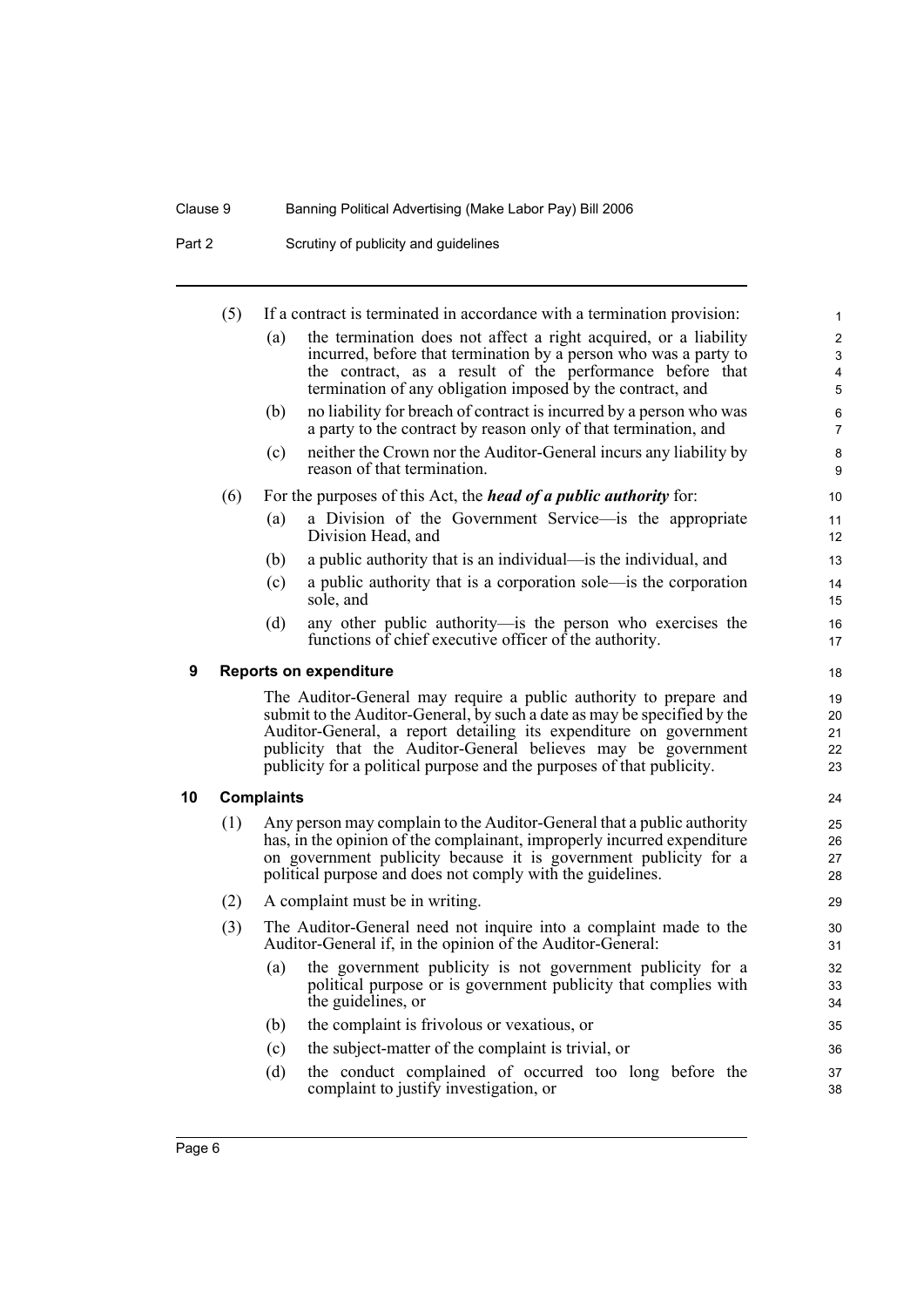| Clause 11 |
|-----------|
|           |

| Scrutiny of publicity and guidelines | Part 2                                                                                                                                                                            |  |
|--------------------------------------|-----------------------------------------------------------------------------------------------------------------------------------------------------------------------------------|--|
|                                      | it would for any other reason be inappropriate to do so.<br>(e)                                                                                                                   |  |
| (4)                                  | The Auditor-General is to advise a complainant in writing within<br>30 days of deciding not to inquire into a complaint and of the reasons<br>for the Auditor-General's decision. |  |
| (5)                                  | The Auditor-General is to notify the head of the public authority<br>concerned before it conducts an inquiry into a complaint against the                                         |  |

# cerned before it conducts an inquiry into a complaint against the public authority.

#### <span id="page-12-0"></span>**11 Annual report of Auditor-General to Parliament**

- (1) As soon as practicable after 30 June (but not later than 31 December) in each year, the Auditor-General is to prepare and present to each House of Parliament a report of the Auditor-General's activities under this Act for the 12 months ending on 30 June in that year.
- (2) A report is to include the following:
	- (a) a description of any expenditure on government publicity that, in the opinion of the Auditor-General, was improperly incurred by a public authority because it was government publicity for political purposes and did not comply with the guidelines,
	- (b) a description of any such government publicity that was the subject of complaint to and inquiry by the Auditor-General,
	- (c) a description of any government publicity that the Auditor-General is satisfied does not comply with the guidelines or that has been disseminated in disregard of any order of the Auditor-General under this Act.
- (3) If a House of Parliament is not sitting when the Auditor-General seeks to present a report to it under this section, the Auditor-General is to present the report to the Clerk of the House concerned to be dealt with in accordance with section 13.

### <span id="page-12-1"></span>**12 Special report**

- (1) The Auditor-General may, at any time, prepare and present to each House of Parliament a special report on any matter relating to the functions of the Auditor-General under this Act that, in the opinion of the Auditor-General, should be brought to the attention of Parliament.
- (2) If a House of Parliament is not sitting when the Auditor-General seeks to present a report to it under this section, the Auditor-General is to present the report to the Clerk of the House concerned to be dealt with in accordance with section 13.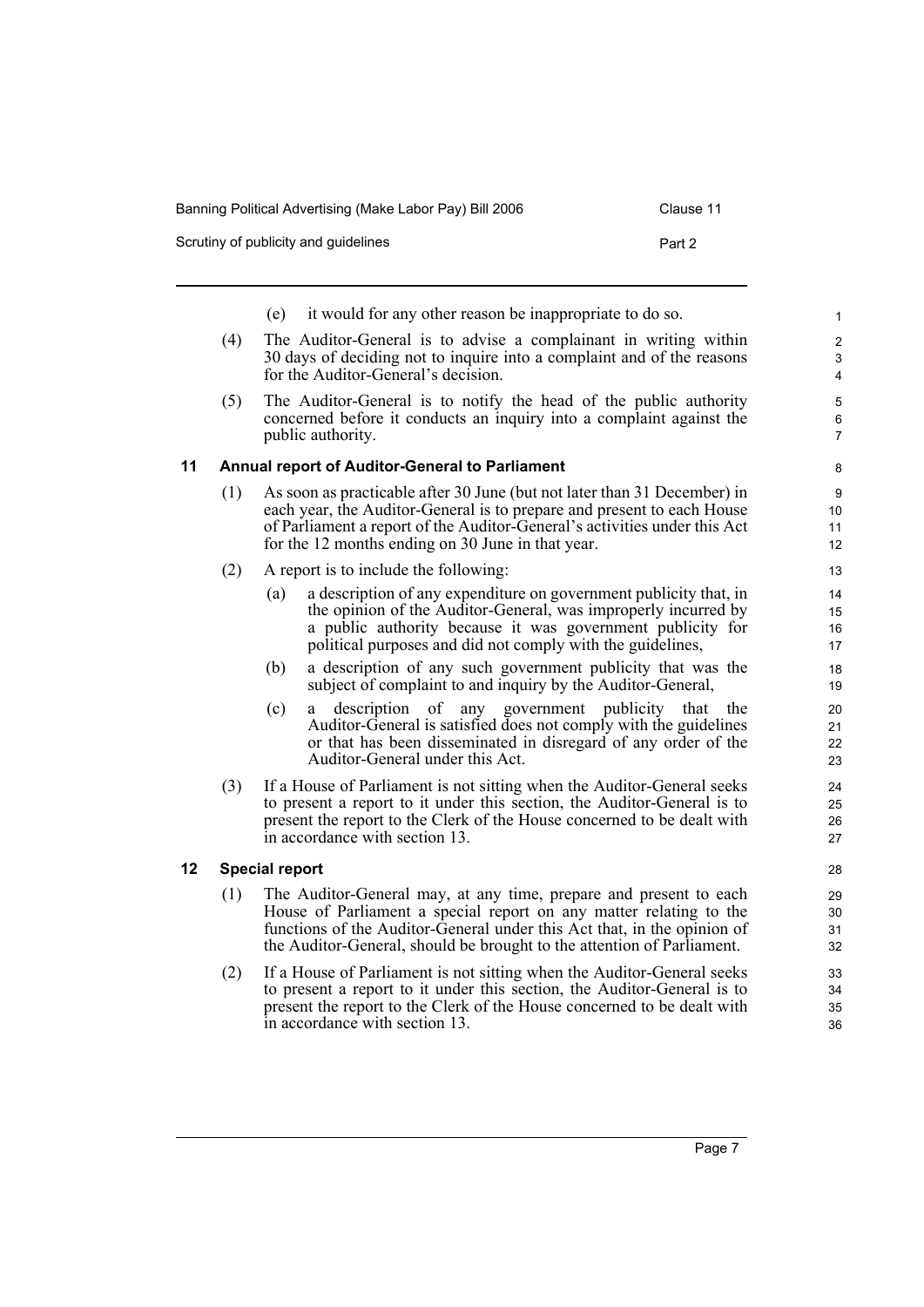Part 2 Scrutiny of publicity and guidelines

#### <span id="page-13-0"></span>**13 Reports presented to Clerk of House of Parliament**

A report presented to the Clerk of a House of Parliament in accordance with a provision of this Part:

- (a) is, on presentation and for all purposes, taken to have been laid before the House, and
- (b) is to be printed by authority of the Clerk of the House, and
- (c) is, for all purposes, taken to be a document published by order or under the authority of the House, and
- (d) is to be recorded:

| (i) | in the case of the Legislative Council, in the Minutes of the |
|-----|---------------------------------------------------------------|
|     | Proceedings of the Legislative Council, and                   |

(ii) in the case of the Legislative Assembly, in the Votes and Proceedings of the Legislative Assembly,

on the first sitting day of the House after receipt of the report by the Clerk.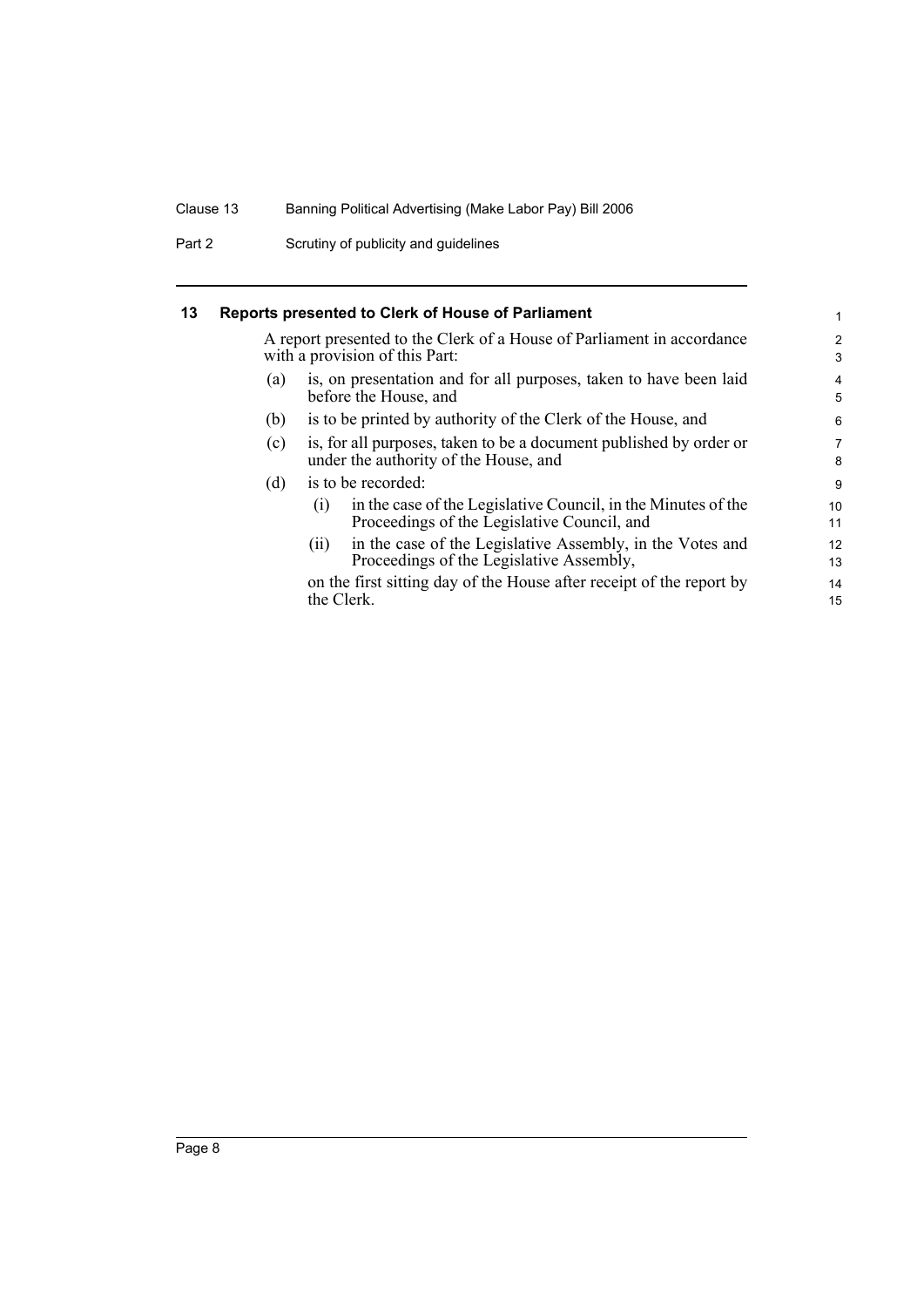Banning Political Advertising (Make Labor Pay) Bill 2006 Clause 14

Miscellaneous **Part 3** 

1

### <span id="page-14-0"></span>**Part 3 Miscellaneous**

#### <span id="page-14-1"></span>**14 Regulations**

(1) The Governor may make regulations, not inconsistent with this Act, for or with respect to any matter that by this Act is required or permitted to be prescribed or that is necessary or convenient to be prescribed for carrying out or giving effect to this Act.

#### (2) In particular, the regulations may make provision for or with respect to:

- (a) requiring the making, keeping and auditing of records of expenditure by public authorities on government publicity, and
- (b) requiring or otherwise providing for the production, examination and copying of those records, and
- (c) the exemption of any public authority or of any act, matter or thing from all or any of the provisions of this Act, and
- (d) the disciplinary proceedings or disciplinary action that may be taken against any officer of a public authority responsible for a failure to meet the guidelines or the requirements of this Act.
- (3) A regulation under subsection (2) (c) may be made only on the recommendation of the Auditor-General.

#### <span id="page-14-2"></span>**15 Review of Act**

- (1) The Minister is to review this Act to determine whether the policy objectives of the Act remain valid and whether the terms of the Act remain appropriate for securing those objectives.
- (2) The review is to be undertaken as soon as possible after the period of 5 years from the date of assent to this Act.
- (3) A report on the outcome of the review is to be tabled in each House of Parliament within 12 months after the end of the period of 5 years.